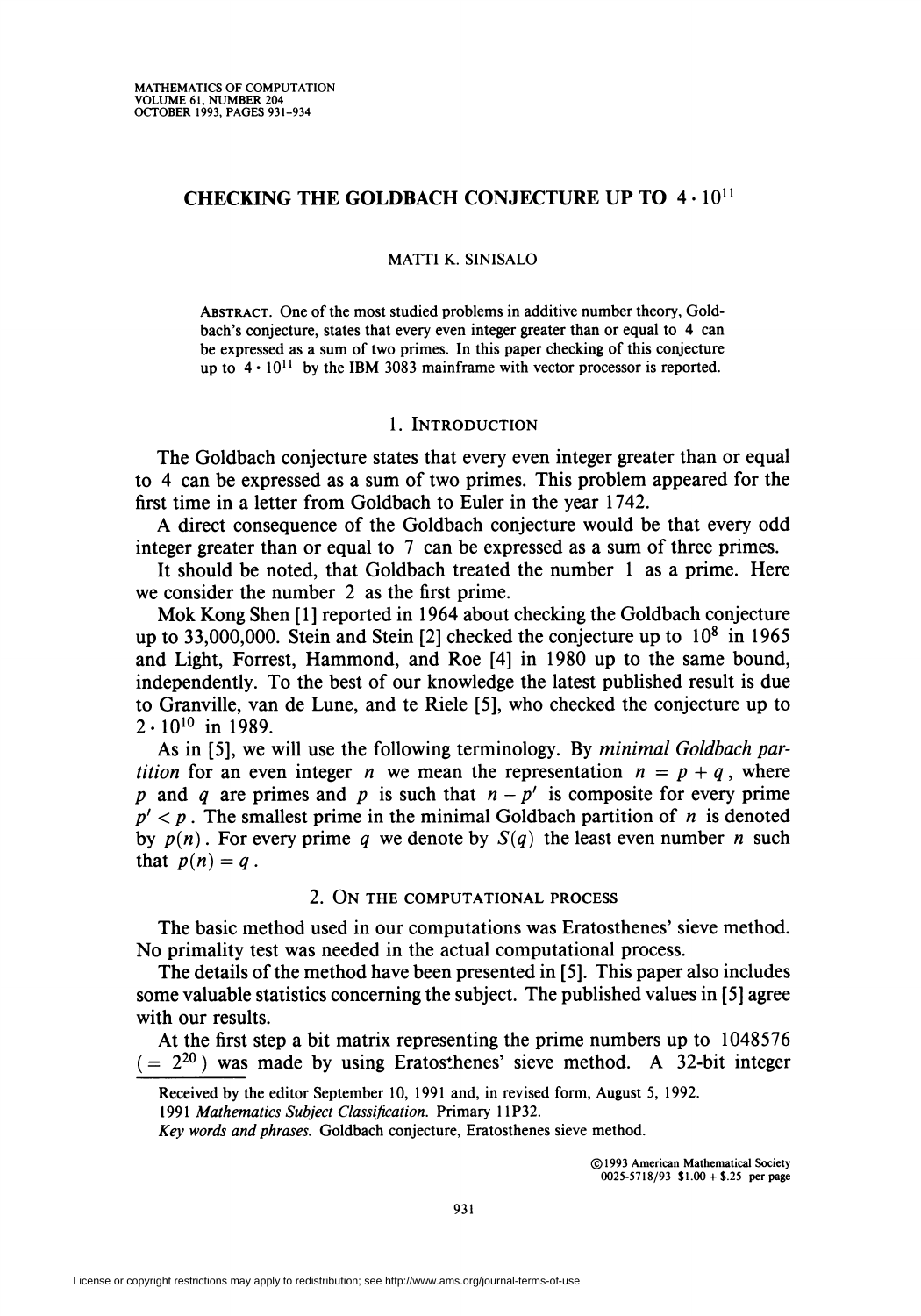array of  $32768$  elements (= 1048576/32) was needed for this. Every integer [1, 1048576] was represented by one bit in this table. These primes were stored into another integer table. This table can be used to make prime number tables on intervals up to  $2^{40}$  ( $\approx 1.0995 \cdot 10^{12}$ ), using Eratosthenes' sieve method.

The basic step size was chosen as  $2^2 \cdot 3 \cdot 5 \cdot 7 \cdot 11 \cdot 13 \cdot 17 = 1021020$ . Hence, an interval of more than one million numbers was checked at a time. This selection made the program run faster since we did not need to use the small primes from 2 to 17 in the sieving process. The divisibility by the primes from 19 up to the square root of the last integer of the interval had to be checked by sieving.

The addition of small primes was replaced by shifting of the bit matrix as a whole by the number of bits corresponding to these prime values. The shifted bit matrices were joined together using the logical OR operation. The remaining zeros were handled separately.

The programs were written in VS FORTRAN and interpreted by the IBM FORTVS2 vectorizing interpreter. The logical (IAND, IOR) and shifting operations (ISHFT) available in FORTRAN were used whenever it was possible. The main parts of the program vectorized quite effectively.

| n         | p(n) | $q_1$ | q <sub>2</sub> | n               | p(n) | $q_1$ | q <sub>2</sub> |
|-----------|------|-------|----------------|-----------------|------|-------|----------------|
| 6         | 3    | 1.485 | 1.602          | 3,526,958       | 727  | 0.347 | 1.179          |
| 12        | 5    | 0.959 | 0.890          | 3,807,404       | 751  | 0.346 | 1.203          |
| 30        | 7    | 0.898 | 0.494          | 10,759,922      | 829  | 0.359 | 1.136          |
| 98        | 19   | 0.529 | 0.594          | 24,106,882      | 929  | 0.364 | 1.135          |
| 220       | 23   | 0.549 | 0.469          | 27,789,878      | 997  | 0.360 | 1.194          |
| 308       | 31   | 0.486 | 0.541          | 37,998,938      | 1039 | 0.362 | 1.193          |
| 556       | 47   | 0.426 | 0.638          | 60,119,912      | 1093 | 0.366 | 1.181          |
| 992       | 73   | 0.375 | 0.794          | 113,632,822     | 1163 | 0.372 | 1.158          |
| 2,642     | 103  | 0.367 | 0.804          | 187,852,862     | 1321 | 0.369 | 1.235          |
| 5,372     | 139  | 0.353 | 0.876          | 335,070,838     | 1427 | 0.372 | 1.244          |
| 7,426     | 173  | 0.336 | 0.996          | 419,911,924     | 1583 | 0.366 | 1.344          |
| 43,532    | 211  | 0.373 | 0.781          | 721,013,438     | 1789 | 0.364 | 1.426          |
| 54,244    | 233  | 0.367 | 0.821          | 1,847,133,842   | 1861 | 0.376 | 1.336          |
| 63,274    | 293  | 0.343 | 0.998          | 7,473,202,036   | 1877 | 0.400 | 1.163          |
| 113,672   | 313  | 0.353 | 0.941          | 11,001,080,372  | 1879 | 0.407 | 1.119          |
| 128,168   | 331  | 0.349 | 0.971          | 12,703,943,222  | 2029 | 0.401 | 1.191          |
| 194,428   | 359  | 0.352 | 0.968          | 21,248,558,888  | 2089 | 0.407 | 1.166          |
| 194,470   | 383  | 0.344 | 1.033          | 35,884,080,836  | 2803 | 0.386 | 1.487          |
| 413,572   | 389  | 0.364 | 0.909          | 105,963,812,462 | 3061 | 0.394 | 1.469          |
| 503,222   | 523  | 0.335 | 1.178          | 244,885,595,672 | 3163 | 0.404 | 1.408          |
| 1,077,422 | 601  | 0.339 | 1.184          |                 |      |       |                |

# TABLE 1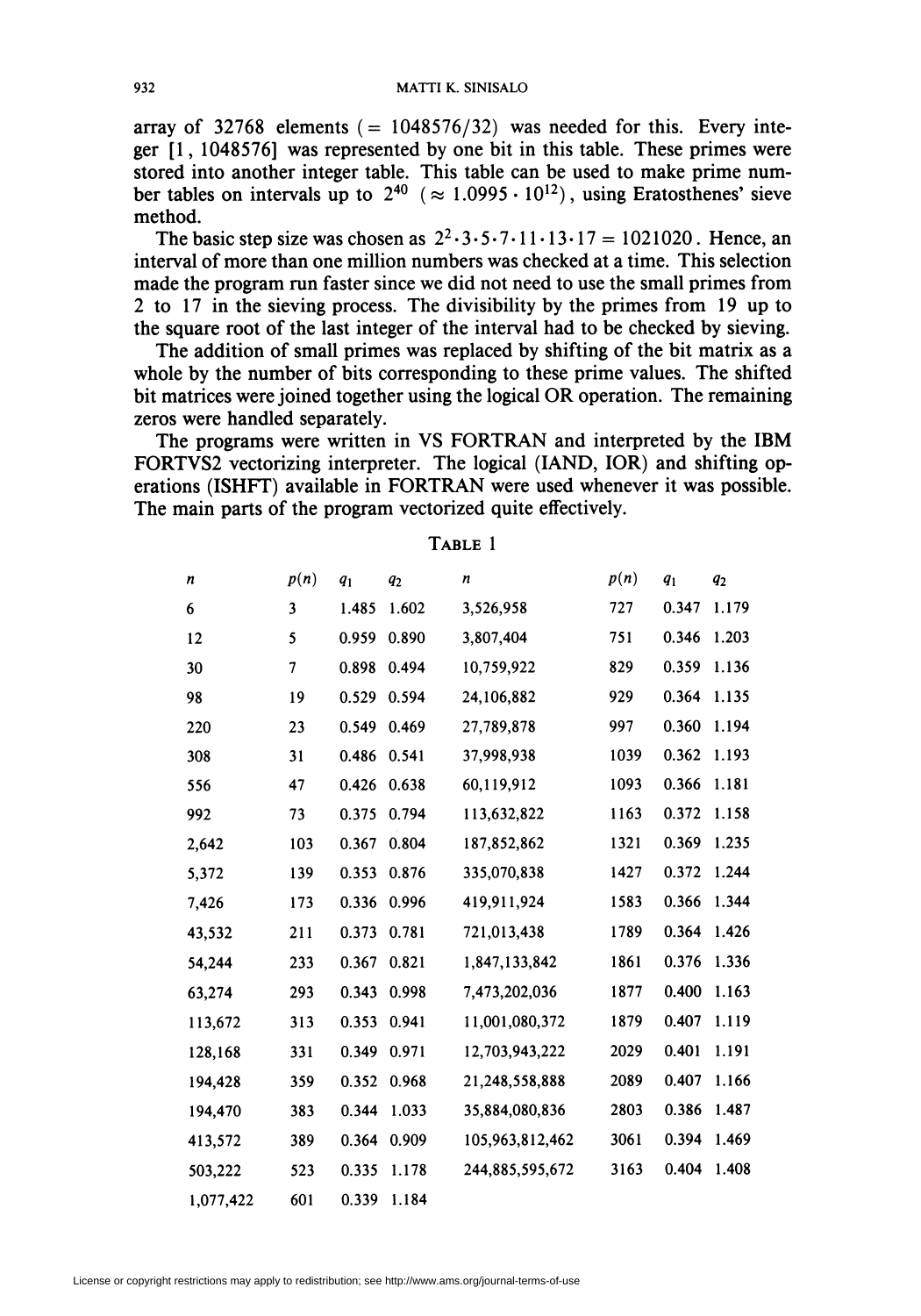### 3. The results

In Table 1 we list the champions for the  $p(n)$  function: values of *n* such that  $p(m) < p(n)$  for all even integers  $m < n$ . This table is an extension of Table 3 in [3] (up to  $n = 40 \cdot 10^6$ ) and of Table 3 in [5] (by four new entries). As in [5], we list the quotient  $q_1 = \log(n)/(\log p(n))^2$  and also the quotient  $q_2 = p(n)/((\log n)^2 \log \log n)$ . It was conjectured on probabilistic grounds in [5] that the latter quotient would be bounded above and for all  $n \ge 10$ , that is, we should have  $p(n) \ll (\log n)^2 \log \log n$ .

Table 1 implies that for all even  $n \leq 4 \cdot 10^{11}$  we have  $p(n) \leq 3163$ .

Table 2 presents a list of champions for the function  $S(p)$ , that is, primes p such that  $S(q) < S(p)$  for all primes  $q < p$ .

| p   | S(p)    | p     | S(p)         | p     | S(p)                 |
|-----|---------|-------|--------------|-------|----------------------|
| 3   | 6       | 347   | 1,042,078    | 1,091 | 678,546,502          |
| 5   | 12      | 379   | 1,172,918    | 1,097 | 1,168,888,534        |
| 7   | 30      | 401   | 2,041,402    | 1,283 | 1,673,268,292        |
| 11  | 124     | 419   | 2,406,448    | 1,301 | 1,927,528,888        |
| 17  | 418     | 463   | 4,288,574    | 1,327 | 2,331,465,314        |
| 37  | 1,274   | 487   | 4,938,848    | 1,429 | 2,538,833,642        |
| 53  | 2,512   | 509   | 9,292,156    | 1,439 | 2,816,593,312        |
| 59  | 3,526   | 521   | 14,341,888   | 1,451 | 4,407,165,118        |
| 71  | 4,618   | 569   | 17,726,098   | 1,493 | 5,801,828,806        |
| 83  | 7,432   | 593   | 20,757,292   | 1,559 | 8,946,630,856        |
| 89  | 12,778  | 659   | 32,507,242   | 1,571 | 21,439,965,412       |
| 101 | 26,098  | 739   | 34, 362, 758 | 1,787 | 26,070,202,114       |
| 131 | 34,192  | 743   | 37,890,844   | 1,811 | 30, 325, 742, 068    |
| 149 | 37,768  | 761   | 49,358,128   | 1,867 | 30,834,371,756       |
| 167 | 59,914  | 773   | 68,788,066   | 1,873 | 32,652,627,542       |
| 179 | 88,786  | 839   | 129,796,642  | 1,889 | 44,460,316,708       |
| 191 | 97,768  | 853   | 144,516,902  | 1,907 | 64,243,962,808       |
| 197 | 112,558 | 911   | 150,386,932  | 1,997 | 65, 334, 725, 368    |
| 223 | 221,942 | 941   | 206,892,484  | 2,027 | 113,843,130,358      |
| 257 | 237,544 | 977   | 247,013,164  | 2,153 | 244,808,993,116      |
| 263 | 485,326 | 1,031 | 299,434,108  | 2,351 | 384,619,217,512      |
| 281 | 642,358 | 1,049 | 379,410,652  | 2,441 | > 400, 000, 000, 000 |
| 317 | 686,638 | 1,061 | 554,463,808  |       |                      |

# Table 2